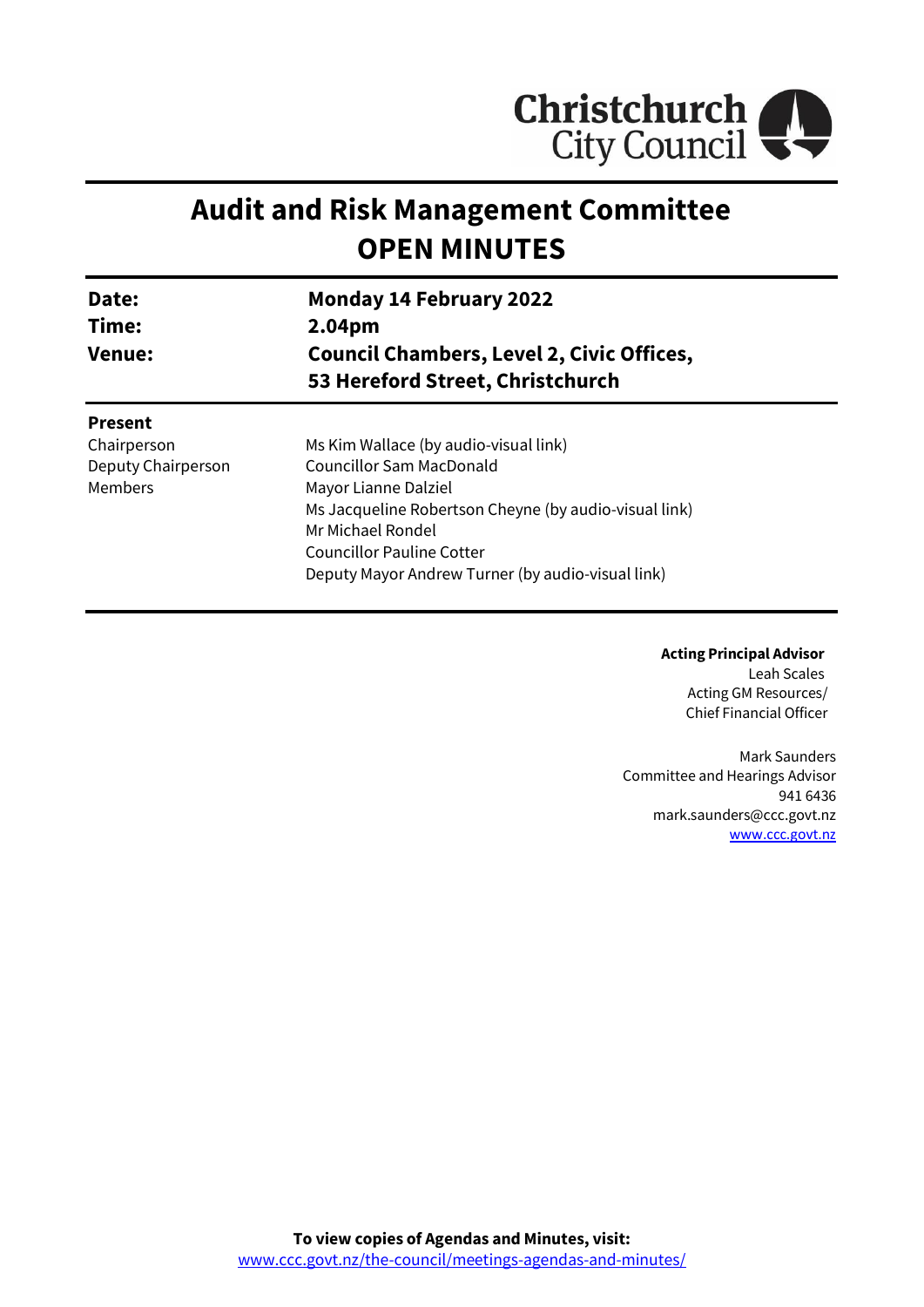

### **Part A Matters Requiring a Council Decision**

### **Part B Reports for Information**

# **Part C Decisions Under Delegation**

The agenda was dealt with in the following order.

# **1. Apologies Ngā Whakapāha**

#### **Part C**

There were no apologies.

# **2. Declarations of Interest Ngā Whakapuaki Aronga**

#### **Part B**

There were no declarations of interest recorded.

# **3. Confirmation of Previous Minutes Te Whakaāe o te hui o mua**

#### **Part C**

### **Committee Resolved ARCM/2022/00001**

That the minutes of the Audit and Risk Management Committee meeting held on Friday, 3 December 2021 be confirmed.

Councillor MacDonald/Ms Wallace **Carried**

# **4. Public Forum Te Huinga Whānui**

#### **Part B**

There were no public forum presentations.

# **5. Deputations by Appointment Ngā Huinga Whakaritenga**

#### **Part B**

There were no deputations by appointment.

# **6. Presentation of Petitions Ngā Pākikitanga**

#### **Part B**

There was no presentation of petitions.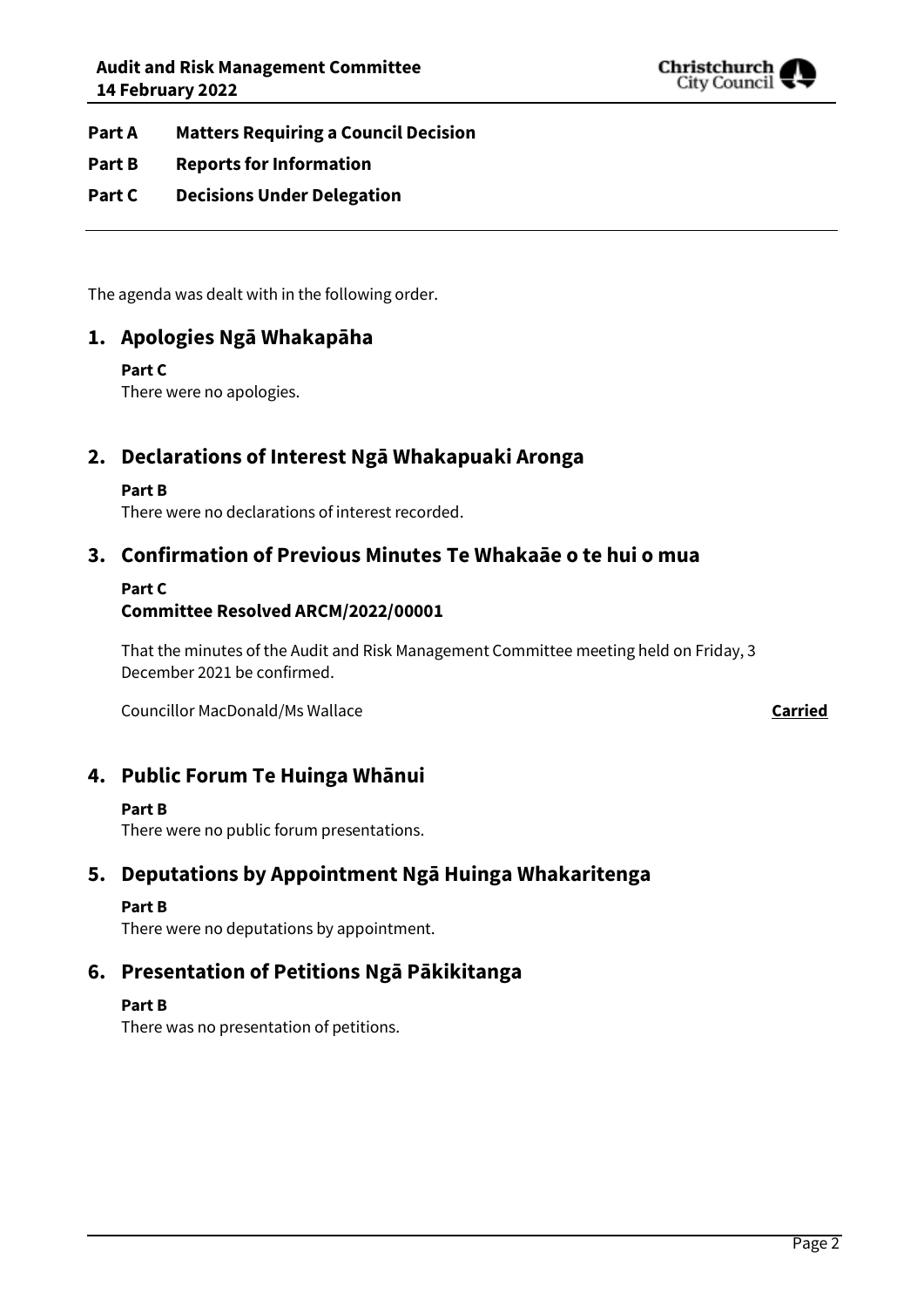

# **7. Consideration of the Council's Draft Annual Plan 2022/23 Committee Resolved ARCM/2022/00002 (Original Staff Recommendations Accepted without Change)**

#### **Part C**

That the Audit and Risk Management Committee:

- Notes it has reviewed the general checklist and sign-off by management, including 1. significant forecasting assumptions, in respect of the information that provides the basis for the Draft 2022/23 Annual Plan.
- Advises the Council that in the Committee's opinion an appropriate process has been  $2.$ followed in the preparation of this information.
- Notes that the Draft 2022/23 Annual Plan will be released when it is published in the  $3.$ Council Agenda for its meeting commencing 24 February 2022.

Deputy Mayor/Ms Wallace **Carried**

# **8. External Reporting and Audit Programme for 2021/22 Committee Comment**

The Committee accepted the Staff Recommendations and further to its discussion, including with Chantelle Gernetzky and Karina Page of Audit New Zealand (who were present to the meeting via audio-visual link, and provided update from their perspective also in respect of external reporting and the audit programme, referencing their resourcing constraints and dealing with deferrals from last year), the Committee added a resolution to note the potential impact of the local government elections process and resourcing on the timing of this year's external audit.

### **Officer Recommendations Ngā Tūtohu**

That the Audit and Risk Management Committee:

- 1. Receives the information in the External Reporting and Audit Programme for 2021/22 Report.
- 2. Requests Council staff to update the Committee on critical judgements, assumptions and decisions made that affect the financial statements of Council at the next ARMC meeting in April.

#### **Committee Resolved ARCM/2022/00003**

#### **Part C**

That the Audit and Risk Management Committee:

1. Receives the information in the External Reporting and Audit Programme for 2021/22 Report.